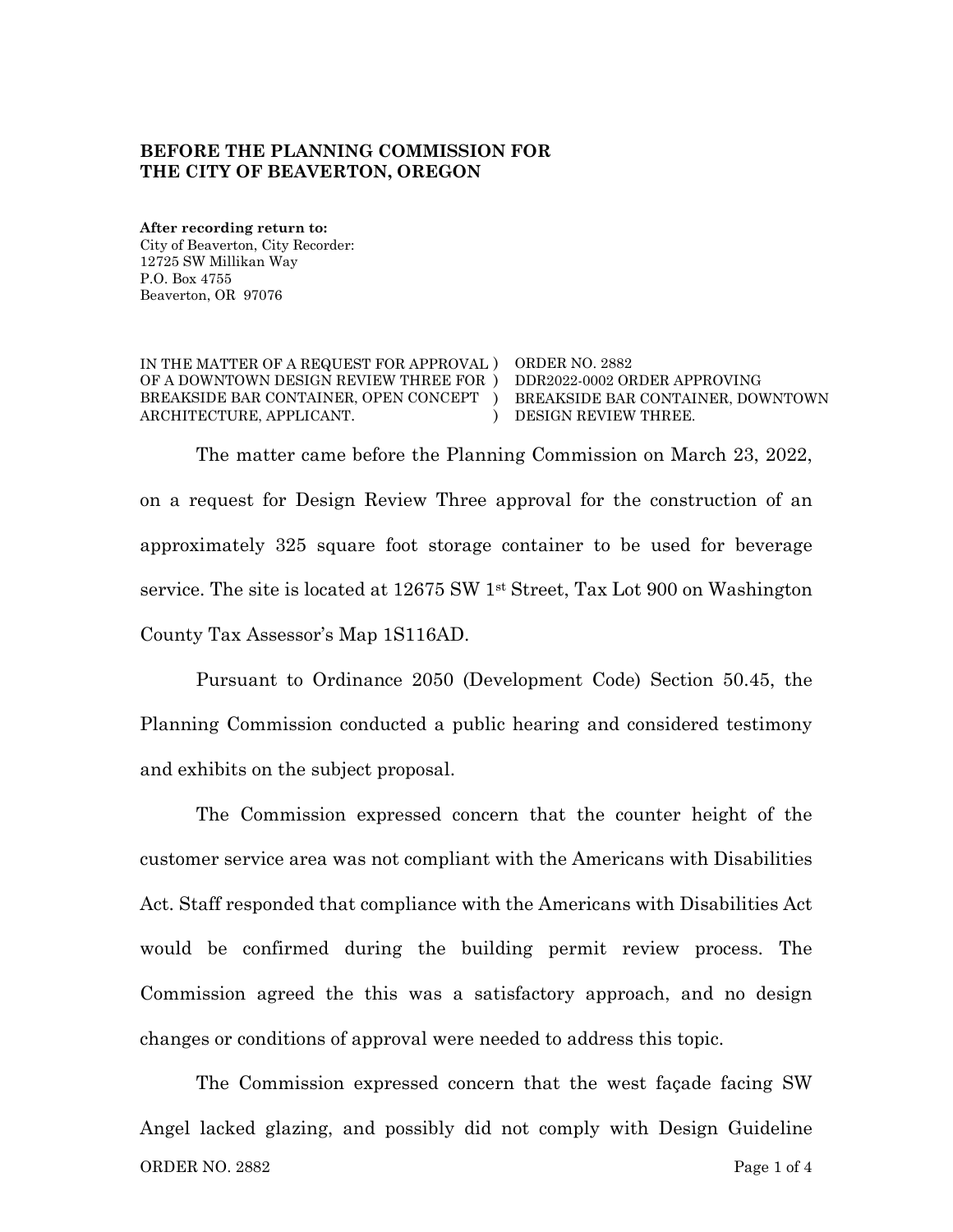Section 70.20.10.4.G5. Staff noted that the interior area of this section of the structure to be utilized as a refrigerated area, and windows would reduce the insulating ability of the structure. Furthermore, staff noted that this was a storage area that did not need access to natural light, as opposed to other habitable building spaces. The Commission was divided on whether the Design Guideline was met.

The Commission, after holding the public hearing and considering all oral and written testimony, adopts the Staff Report dated March 16, 2022, revision dated March 18, 2022, and the findings contained therein, as applicable to the approval criteria contained in Sections 40.03 and 40.23.15.3.C of the Development Code.

Therefore, **IT IS HEREBY ORDERED** that **DDR2022-0002** is **APPROVED**, based on the testimony, reports and exhibits, and evidence presented during the public hearing on the matter and based on the facts, findings, and conclusions found in the Staff Report dated March 16, 2022, revision dated March 18, 2022, subject to the condition of approval as follows:

### **A. General Conditions:**

1. Vehicle access to the subject site from SW Farmington Road is strictly prohibited. This includes (but is not limited to) deliveries or services provided to the structure. (BDC 40.32.15.2.C.7) (Transportation / KM)

### **B. Prior to building permit issuance, the applicant shall:**

2. Obtain the issuance of site development permit from the Site Development Division associated with land use case file DR2021- 0097 Breakside Food Carts & Restaurant. (Site Development Div./KJ)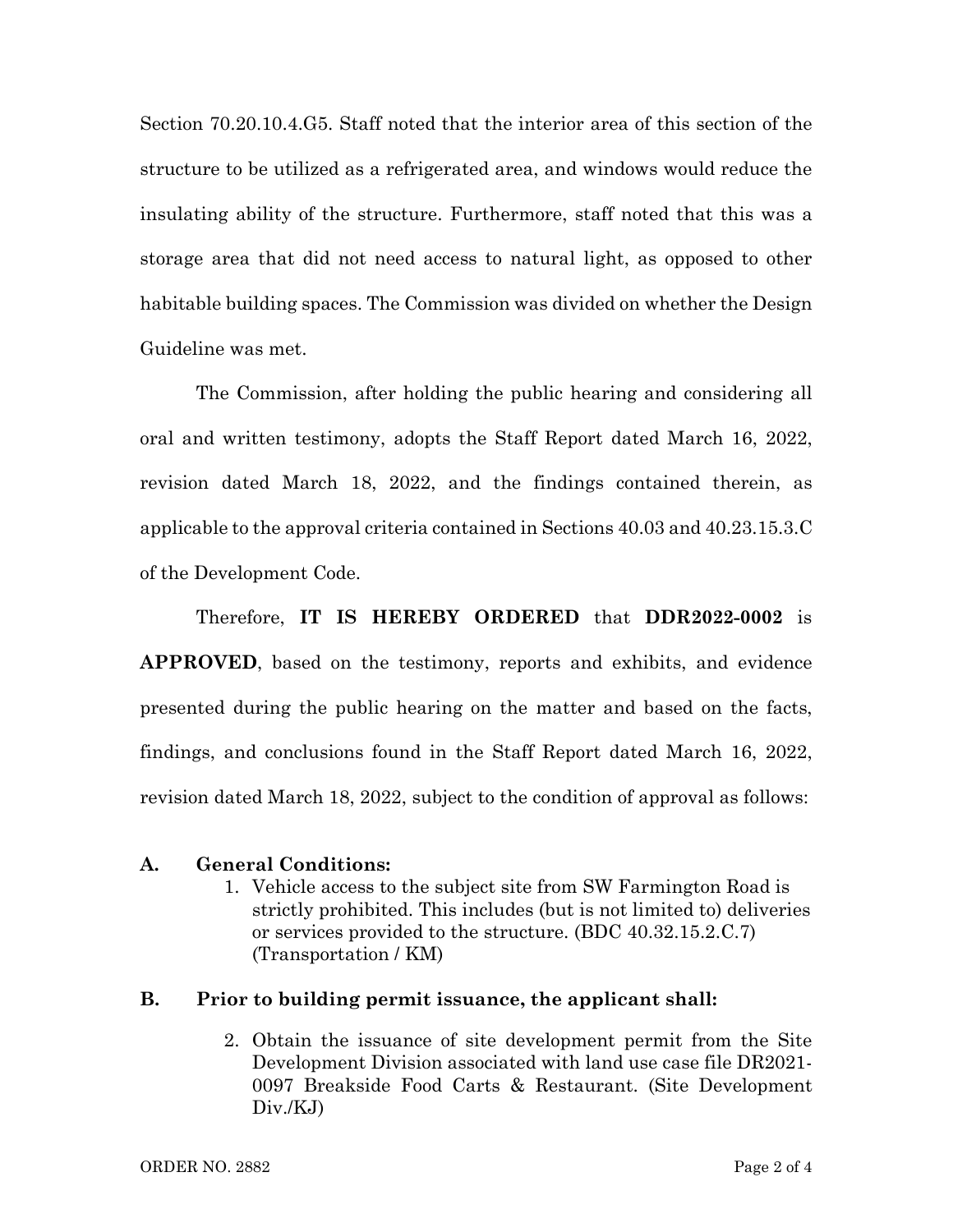- 3. Make provisions for installation of all mandated erosion control measures to achieve City inspector approval at least 24 hours prior to call for foundation footing form inspection from the Building Division. (Site Development Div./KJ)
- 4. Provide updated photometric plans showing compliance with Technical Lighting standards in all areas around the structure, including the area between the proposed structure and the existing building. (Planning Div./SR)

## **C. Prior to final permit inspection or occupancy permit issuance, the applicant shall:**

- 5. Have substantially completed the site development improvements from the site development permit associated with land use case file DR2021-0097 Breakside Food Carts & Restaurant as determined by the City Engineer. (Site Development Div. / KJ)
- 6. Have placed underground all affected, applicable existing overhead utilities and any new utility service lines within the project and along any existing street frontage as determined at permit issuance. (Site Development Div. / KJ)
- 7. Install or replace, to City specifications, all sidewalks which are missing, damaged, deteriorated, or removed by construction. (Site Development Div. / KJ)
- 8. Have obtained a Source Control Sewage Permit from the Clean Water Services District (CWS) and submitted a copy to the City Building Official if an Industrial Sewage permit is required, as determined by CWS. (Site Development Div. / KJ)
- 9. Have recorded the final plat in County records and submit a copy to the City for LD2021-0020 Breakside Food Carts & Restaurant. (Site Development Div. / KJ)
- 10.Ensure all site improvements, including grading and landscaping are completed in accordance with plans marked "Exhibit A", except as modified by the decision-making authority in conditions of approval. (On file at City Hall). (Planning/SR)
- 11.Ensure all construction is completed in accordance with the Materials and Finishes form and Materials Board, both marked "Exhibit B", except as modified by the decision-making authority in conditions of approval. (On file at City Hall). (Planning/SR)